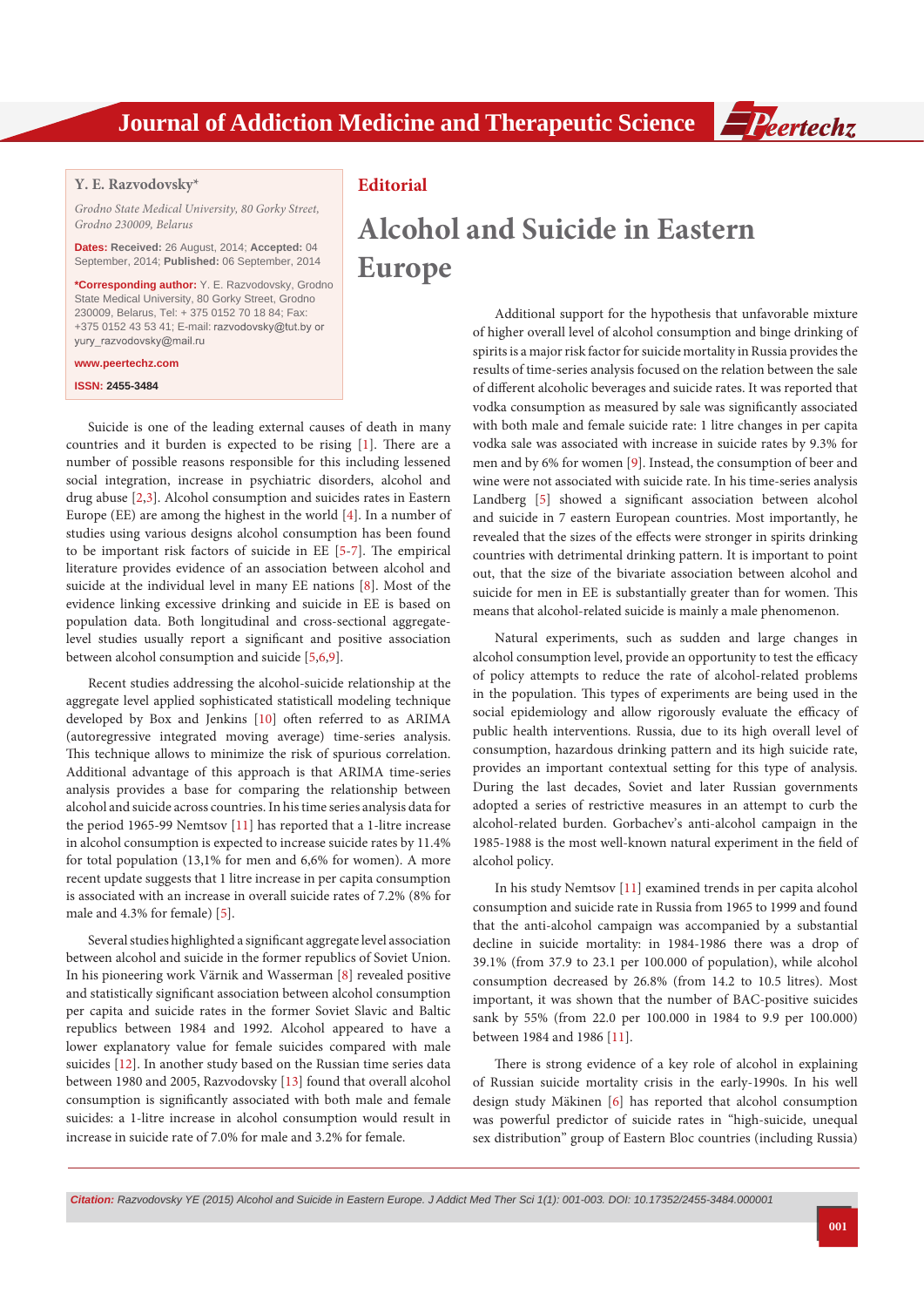which experienced a large drop in suicide rates in 1985-89, especially for middle-age males, followed by a large general increase in 1989- 93. This evidence supports the hypothesis that increase in alcohol consumption was the main determinant of suicide mortality crisis in Russia in the early-1990s.

In contemporary Russia, recognizing the central role of alcohol in the mortality crisis President Putin signed a law regulating production and sale of alcohol production in 2005 [\[11\]](#page-1-2). The law contained regulations aimed at controlling the volume and quality of alcohol products and requiring the registration of alcohol production and distribution facilities. In a recent study Predimore et al. [[14](#page-2-1)] took advantage of this natural experiment to assess the impact on suicide mortality of a suite of Russian alcohol policies. They used autoregressive integrated moving average (ARIMA) interrupted time series techniques to model the effect of the alcohol policy on monthly male and female suicide counts between January 2000 and December 2010. They revealed that the alcohol policy in Russia led to a 9% reduction in male suicide mortality, meaning the policy was responsible for saving 4000 male lives annually that would otherwise have been lost to suicide.

Another piece of evidence suggesting close link between alcohol and suicide at the population level come from Slovenia. Recognizing the high level of alcohol-related problems, the Slovenian National Assembly passed new legislation in January 2003 that aimed to reduce alcohol-related harm by restricting alcohol's availability. The law established a minimum age of 18 years for drinking and purchasing alcoholic beverages and limited where and when alcohol can be purchased. There is evidence that this new alcohol policy have had an impact on suicide mortality. In particular, Pridemore and Snowden [[7](#page-1-8)] assessed the effect of a national alcohol policy on suicide mortality using interrupted time-series techniques, and found that the implementation of alcohol policy was followed by an immediate and permanent reduction in male suicide mortality. More specifically, there was an immediate and permanent reduction of 3,6 male suicides per month, or approximately 10% of the pre-intervention average. In contrast, the new policy had not statistically significant effect on female suicides.

In a more recent study Zupanc et al. [[15\]](#page-2-2) reported that during the period before the implementation of the measures which limited the availability of alcohol in Slovenia, the BACs of BAC-positive suicide victims were higher than those tested in the period after the implementation of the act. This evidence suggests that legislation measures restricting alcohol availability may be an effective means of BAC reduction in BAC-positive suicide victims. Together with similar findings elsewhere, these results suggest an important role for public health interventions, including restrictive alcohol policy, in reducing alcohol-related suicide deaths.

Overall, the high level of alcohol consumption in combination with detrimental drinking pattern in the EE countries results in high level of alcohol-related suicides and strong association between alcohol consumption and suicide rates in EE. This evidence is in accordance with aggregate-level studies that show that the association between

alcohol consumption and suicide rates is stronger in EE countries compared to WE countries. Studies of natural experiments have also demonstrated a significant impact of alcohol consumption on suicide rate in EE. In particular, a fairly close aggregate-level match between alcohol consumption and suicide mortality during the Gorbachev's anti-alcohol campaigns may be use as evidence suggesting that alcohol is responsible for a substantial number of suicide deaths. This empirical evidence indicates that a restrictive alcohol policy can be considered as an effective measure of suicide prevention in countries where rates of both alcohol consumption and suicide are high. The studies also suggest that suicide rate in several EE nations in additional to overall level of consumption is related to the beverage preference and drinking pattern. Assuming that drinking spirits is usually associated with intoxication episodes, these findings provide additional evidence that drinking pattern is important determinant in the alcohol-suicide relationship in EE countries. These findings also support the hypothesis that the association between alcohol consumption and suicide rates in EE countries is stronger than in WE countries due to a more detrimental drinking pattern and preference of strong spirits. This compelling evidence have important policy implications suggesting that any attempts to reduce overall consumption should also be linked with efforts through differential taxation to shift beverage preference away from spirits.

#### **References**

- <span id="page-1-4"></span>1. Bertolote JM, Fleishman A (2002) A global perspective in the epidemiology of suicide. Suicidology 7: 6–8.
- <span id="page-1-5"></span>2. [Lester D \(1997\) Suicide in an international perspective. Suicide Life Threat](http://www.ncbi.nlm.nih.gov/pubmed/9112728)  [Behav 27: 105–111.](http://www.ncbi.nlm.nih.gov/pubmed/9112728)
- <span id="page-1-6"></span>3. [Mäkinen IH \(2006\) Suicide mortality of Eastern European regions before and](http://www.ncbi.nlm.nih.gov/pubmed/16473447)  [after the communist period. Soc Sci Med 63: 307–319.](http://www.ncbi.nlm.nih.gov/pubmed/16473447)
- <span id="page-1-7"></span>4. Pray L, Cohen C, Makinen IH, Varnik A, MacKellar FL (Eds.) (2013) Suicide in Eastern Europe, the CIS, and the Baltic Countries: Social and Public Health Determinants. Viena: Remaprint.
- <span id="page-1-1"></span>5. [Landberg J \(2008\) Alcohol and suicide in Eastern Europe. Drug Alcohol Rev](http://www.ncbi.nlm.nih.gov/pubmed/18584385)  [27: 361–373.](http://www.ncbi.nlm.nih.gov/pubmed/18584385)
- <span id="page-1-3"></span>6. [Mäkinen IH \(2000\) Eastern European transition and suicide mortality. Soc Sci](http://www.ncbi.nlm.nih.gov/pubmed/11037226)  [Med 51: 1405–1420.](http://www.ncbi.nlm.nih.gov/pubmed/11037226)
- <span id="page-1-8"></span>7. [Pridemore WA, Snowden AJ \(2009\) Reduction in suicide mortality following](http://www.ncbi.nlm.nih.gov/pubmed/19299669)  [a new national alcohol policy in Slovenia: an interrupted time-series analysis.](http://www.ncbi.nlm.nih.gov/pubmed/19299669)  [Am J Public Health 99: 915–920.](http://www.ncbi.nlm.nih.gov/pubmed/19299669)
- <span id="page-1-9"></span>8. [Värnik A, Wasserman D \(1992\) Suicides in the former Soviet republics. Acta](http://www.ncbi.nlm.nih.gov/pubmed/1414406)  [Psychiatr Scand 86: 76–78.](http://www.ncbi.nlm.nih.gov/pubmed/1414406)
- <span id="page-1-0"></span>9. Razvodovsky YE (2009) [Beverage-specific](http://www.ncbi.nlm.nih.gov/pubmed/19933064) alcohol sale and suicide in [Russia. Crisis 30: 186–191.](http://www.ncbi.nlm.nih.gov/pubmed/19933064)
- <span id="page-1-10"></span>10. Box GEP, Jenkins GM (1976) Time Series Analysis: forecasting and control. London: Holden-Day Inc.
- <span id="page-1-2"></span>11. Nemtsov AV, Razvodovsky YE (2008) Alcohol situation in Russia, 1980- 2005. Social and Clinical Psychiatry 2: 52–60.
- <span id="page-1-11"></span>12. [Värnik A, Wasserman D, Dankowicz M, Eklund G \(1998a\) Marked decrease](http://www.ncbi.nlm.nih.gov/pubmed/9825013)  [in suicide among men and women in the former USSR during perestroika.](http://www.ncbi.nlm.nih.gov/pubmed/9825013)  [Acta Psychiatr Scand Suppl 394: 13–19.](http://www.ncbi.nlm.nih.gov/pubmed/9825013)